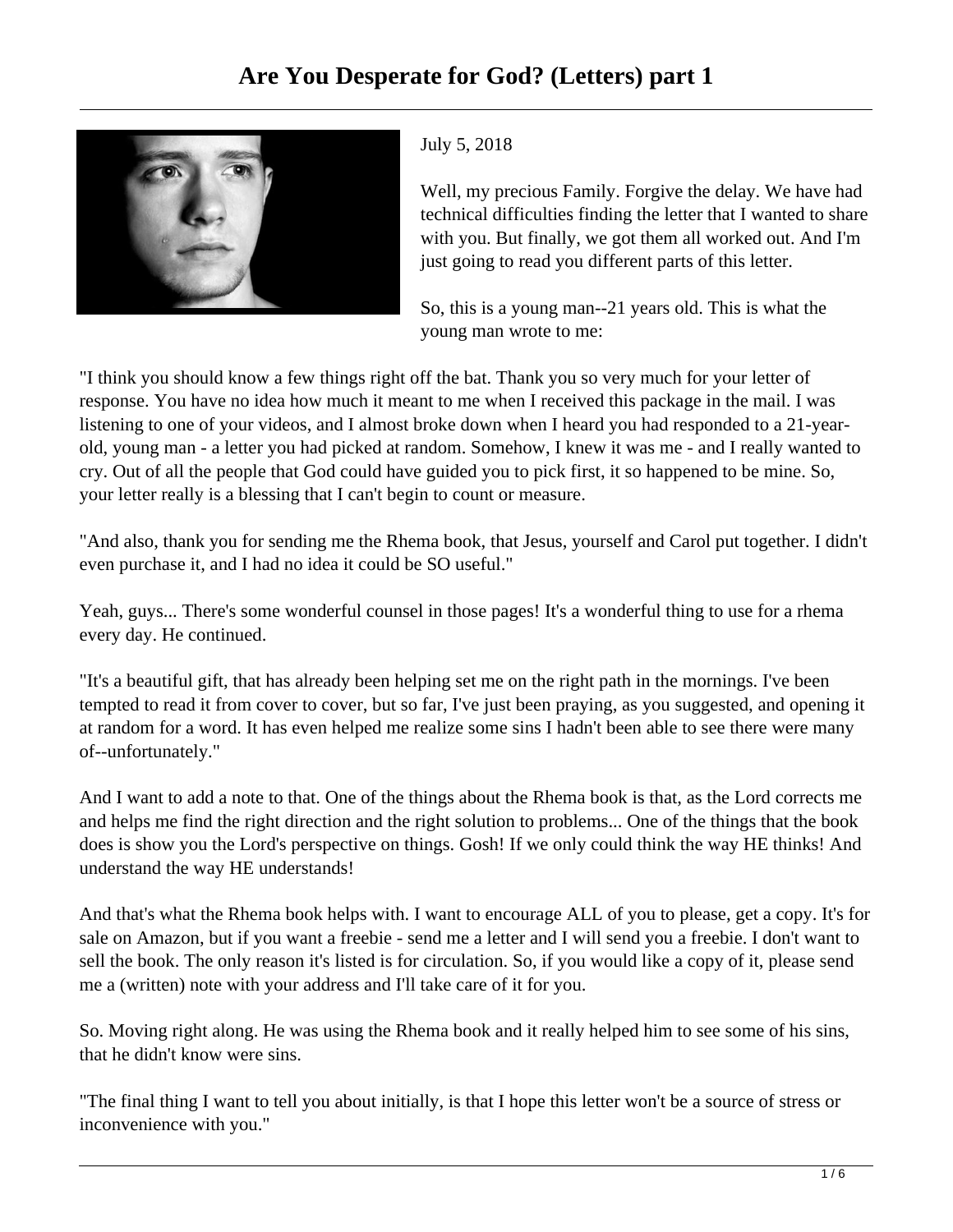Not at all, dear heart! I'm so glad you wrote this letter.

"My intention with my first letter was to just keep things brief and let you know that, in spite whatever struggles all of us are going through, Jesus is definitely working through your ministry and changing lives like wildfire! I don't want to flatter anyone, to puff anyone up--but just maybe encourage you that everything all of you have been doing is paying off for the Kingdom of Heaven.

"But back to my intention with this letter. I wish to pray really hard that my intentions are from the heart, and not selfish or filled with self-pity."

## Good point!

"I say this, because I want to be very open and honest with you about myself and my past. Because I think that other people have gone through this. Maybe Jesus or you decide that a video topic will be about this specific topic. That topic is: people who have searched for God WHOLEHEARTEDLY. But after repeated attempts, felt abandoned by God--and eventually give up. Feel rejected and confused, unsure if they're saved or not."

Sigh.... You know, so many of you who write me that don't believe that you're saved. You're saved, all right! But the devil is just feeding you lie after lie after lie every day. And you have to stand on the Scriptures. The promises of God--they don't lie. If you've confessed your sins, you've asked God to forgive you, and you're doing your very best to lead a holy life. And you've given Him your life, and you're NOT disobeying Him, but living according to His will, as you understand it. He's living through you. He lives IN you. And you're saved!

That should never, ever be something that you question. That should be something that you just know the FACT - that you are saved.

Now, I don't believe you can't lose your salvation. Yeah, you can lose your salvation. But you have to really turn your back on God and go full steam into the world to lose your salvation. And even then, He's gonna try and get you back! 'Cause He loves you so much.

So. Moving on in this letter...

"I'd like to tell you two stories in this letter. One of them is the story of me, receiving this amazing letter up until this point in time. The second would be my life story and past, which has to do with the topic I mentioned earlier.

"On the very same day I received the box with your beautiful letter and Rhema book, only a few short hours before--I had tried to overdose on medication. I was really doubting at that time if I was every going to receive a reply from you, and definitely was doubting that I would ever experience the presence of God.

"I was completely out of hope and so discouraged. That may sound really shallow, but I would truly rather die than never experience the presence of the Lord while alive in this world. I have spent such a long time trying to be close to Jesus, and experience a relationship with actual intimacy and closeness. Repeated disappointment, rejection and outright bitterness from trying so hard left me with too much pain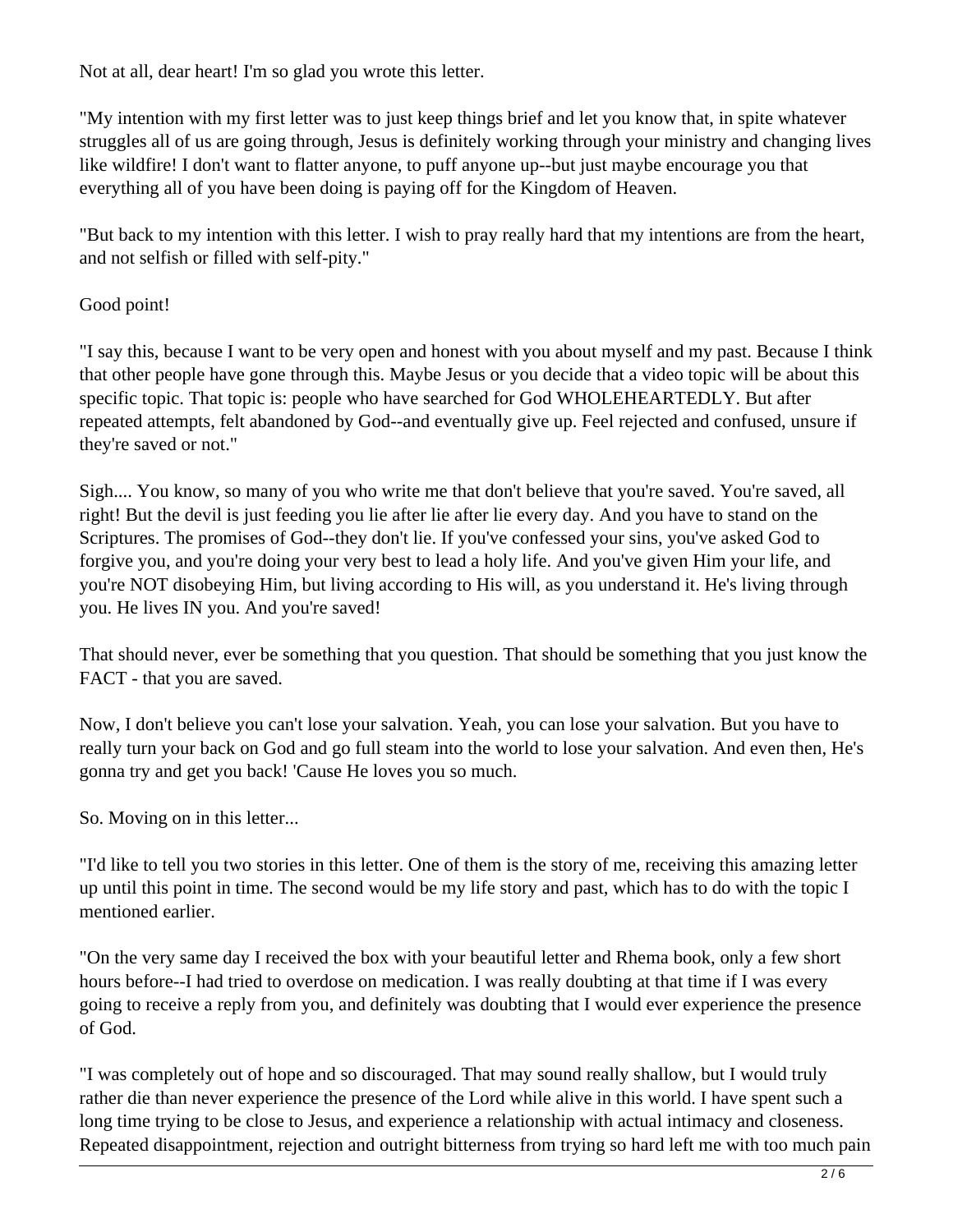to continue going on.

"But even though I was experiencing horrible effects from the medication, I still managed to read the entire letter. Reading it gave me hope. Even though the dose I took was lethal, it gave me hope to try and survive the day. So, here I am. God must really want to do something with me, or I would certainly not be writing this letter right now. I pray Jesus forgives me for the uncountable times I trampled His Blood with my sins. Especially for something as selfish and faithless as this..."

Okay. So... And then he goes on to say:

"But this letter has really lifted my heart."

And let me read the letter to you. And I, unfortunately, don't have the original letter that he sent ME... Here's what it says:

"Dearest. My heart aches for you, dear son. The Lord is right beside you. His heart aches for you. He speaks to you all the time, but you cannot as yet recognize that what you think are your thoughts--are really His.

"We are saved by faith, dear one. Having an experience is something that can happen in time, but it is good to dispose your heart to receive it.

"Twenty-one is a tough age. (Boy! I remember that!) and you are so far ahead of where I was at 21. I have many, many videos on intimate prayer. But my first suggestion is for you to put together a worship playlist that speaks GOD language right to your heart.

"I highly suggest Kari Jobe: "You Are For Me" is one of her songs that the Lord still plays for me when I come into prayer. "The Power of Your Love". Terry MacAlmon. And "Surely the Presence of the Lord is in This Place" and other worship songs of his. Gateway is great worship. Julie True. Her albums are very intimate and predispose you to hearing His voice.

(And by the way, guys, I have a list of those songs. I think there's a playlist on YouTube and there's also a playlist on our website: Heartdwellers.org. )

"Anyway (I said.) Get a bunch of these with the money you were going to give our ministry and put them all on one playlist, you can call it dwelling prayer. Then set it to shuffle and God will speak His heart to you. He will pick every song. Then you can begin to feel how He feels.

"Give it a good hour or two, and make sure no one interrupts you. Turn the phone off put a sign on the door. Or do this late at night if you feel 'up' for it. Or the first thing in the morning after you wake up.

"Then let me know how you're doing. Listen to the messages about this on our Channel--we have lots on Dwelling Prayer. But most of all, try this practice first.

"I'll be praying for you."

Love,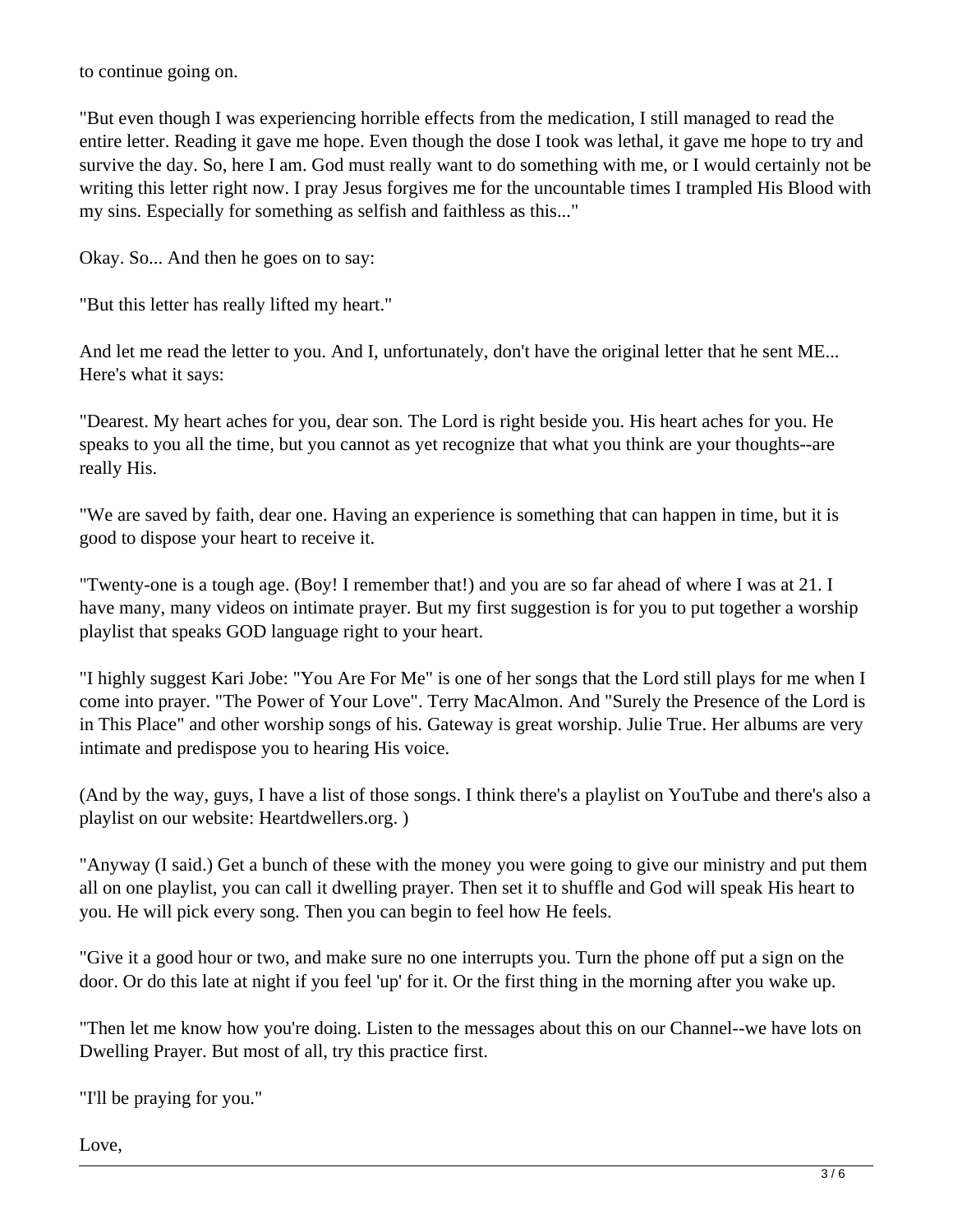## Clare

And then I wrote, p.s. And I wrote, 'Lord? Do You have something to say to this young man?'

Jesus began "He is over-stimulated. My son, I speak with you all the time, but you never hear *Me. You must learn how to put the busyness of the world down and enter into a quiet place in your mind. When your mind drifts off onto Me and you see some kind of vision, hold onto that! It is NOT your imagination; it is Me coming for you.*

*"I long to infuse you with great understanding. But first, you must empty your mind of worldly worries and thoughts.* 

*"When people come to prayer do you know what I hear? 'Oh, how am I going to pay that bill! I hope I'm not sick. What's he doing right now--is he with another girl? Can I make enough to live on? How will I ever get to do the things that matter to me??' On and on and on.*

*Jesus continued, "Rather, I want to hear: 'Lord, I am here for you. I've come to be near You, because You mean more to me than anyone in my life. Forgive me for being so deaf and dumb. Please help me to lay the world aside and come into Your presence.* 

*"'Lord I am hungry for You and so discouraged. Please hear my prayer. Change me. Speak to my heart in a language I can understand. Help me to give my life totally into Your hands*."'

And that was the extent of the Lord's message to this young man. And I added on to that:

Then if you start to hear a sentence while you're in prayer like this - write it down, because it could be Him talking to you. Next, have a holy book of encouragement nearby and open randomly for a Rhema word. Our book Rhema would be an excellent choice to help you to learn how the Lord thinks. What He thinks about you, how He wants to help you.

Okay. So that was my letter to him. Now I'm going back to his letter to me.

He has said to me, "This letter really lifted my heart. As I started to feel better, the next couple of days I was able to get into the Rhema book and listen to the worship songs you sent me. I really love them! And it has helped me find songs that feel a lot more intimate with God than most Christian songs.

"I've been searching for worship songs before this, but your choices are very beautiful worship songs that focus on entering into His presence. I've even listened to other songs that you and Ezekiel have played. I will say that I still don't feel like I'm connecting yet. This is certainly the closest I've gotten to the presence of the Lord."

Well. In this situation, I think what's really important is letting go and allowing God to draw you into His presence. And again, recognizing - if you see Him, that it's not a vapor or a mist. It's HIM! And I really don't believe that, for people who are just starting out in seeing the Lord, that He's going to allow a familiar spirit. I just don't believe that. He is very solicitous for you to connect with Him. And unless there's some kind of major sin in your life that you refuse to deal with, I think you're going to see the Lord when you come into prayer. Catch a glimpse of Him and hold on to that! Hold on to it tightly and go with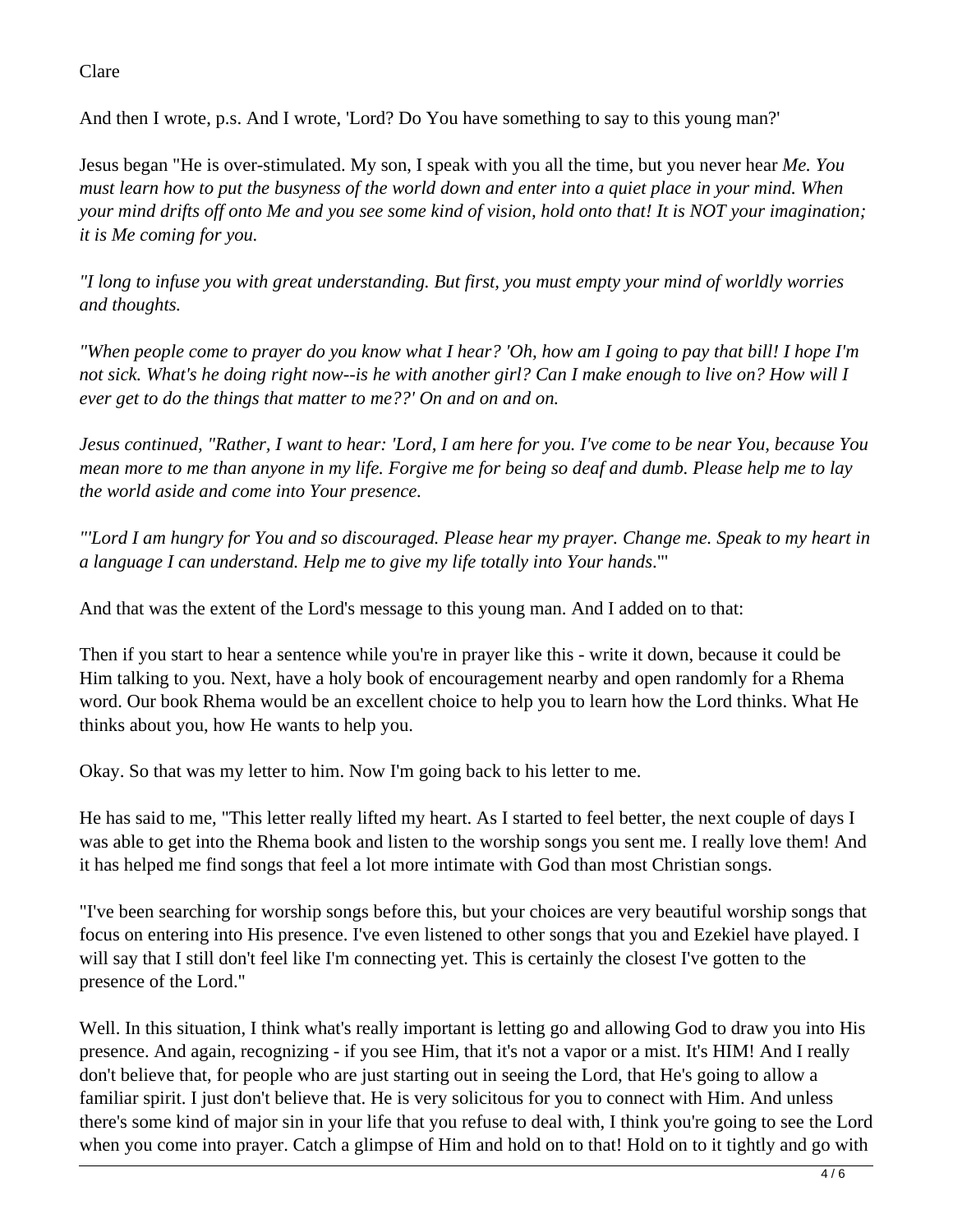Later on in your walk you may be tested with a familiar spirit that looks like Jesus. But when you're just beginning to get close to Him, I don't think so.

He continued, "I thought it was really cute how you asked Jesus for the postscript on the letter you sent me. I really needed His insight, too. I still haven't learned to hear His voice, but it's definitely one of the most important priorities in my life right now.

"I think Jesus hit the nail on the head. I'm prone to over-thinking. But even I couldn't see that I'm seriously over-stimulated."

Yep. When I first came into that really quiet space of... when I was a Franciscan sister living in the mountains. The Pocono mountains of Pennsylvania. And I was really into that quiet space with the Lord.

We lived in this town for, probably, eight months or so. Actually, it wasn't a town, it was on the side of a mountain. And when we came into town. A town like Annapolis, Maryland, or you know, a regular city kind of town. I was so disturbed! Mentally disturbed. by the transmissions going through the air. It was chaotic! It was so chaotic. And it's not that way out on the mountain. It's very peaceful.

So... we have no idea how chaotic our environment is until we experience the true, deep and extremely quiet environment of isolation from the rest of the world. And in that situation, I was tuning into the Lord more strongly, day after day after day. It was really beautiful.

And...my marriage was going south at the time. So, it was not an easy time. It was difficult.

Okay.

"So--I think Jesus hit the nail on the head, that I am prone to over-thinking. Even I couldn't see that I am seriously over-stimulated. Maybe that's a side-effect of me trying to drown out my own thoughts all the time. So, I fill it with all kinds of junk and nonsense. Especially, over-thinking about how to get closer to God.

"I also think one of my weaknesses has been striving from the flesh. Striving. Always striving. And yes, I have been practicing worship more and more. But my mind is still unable to settle down. So, I feel like I hit a wall when I'm worshipping. I haven't been able to praise for more than 45 minutes, but I will absolutely keep trying.

"The prayer that Jesus suggested to me is absolutely powerful! It has already helped me reduce complaining in prayer, and helped me to see my own faults and sins more clearly. And the Rhema book has given me incredible encouragement and pointed out to me one of the other strongholds holding me back. Self-Hatred."

Yeah. That's a wicked one...

"So, now it's about two weeks later and I've decided to write you this letter as an update. I won't bother you with more letters, but I will write you if I experience the presence of the Lord. 'Cause that would